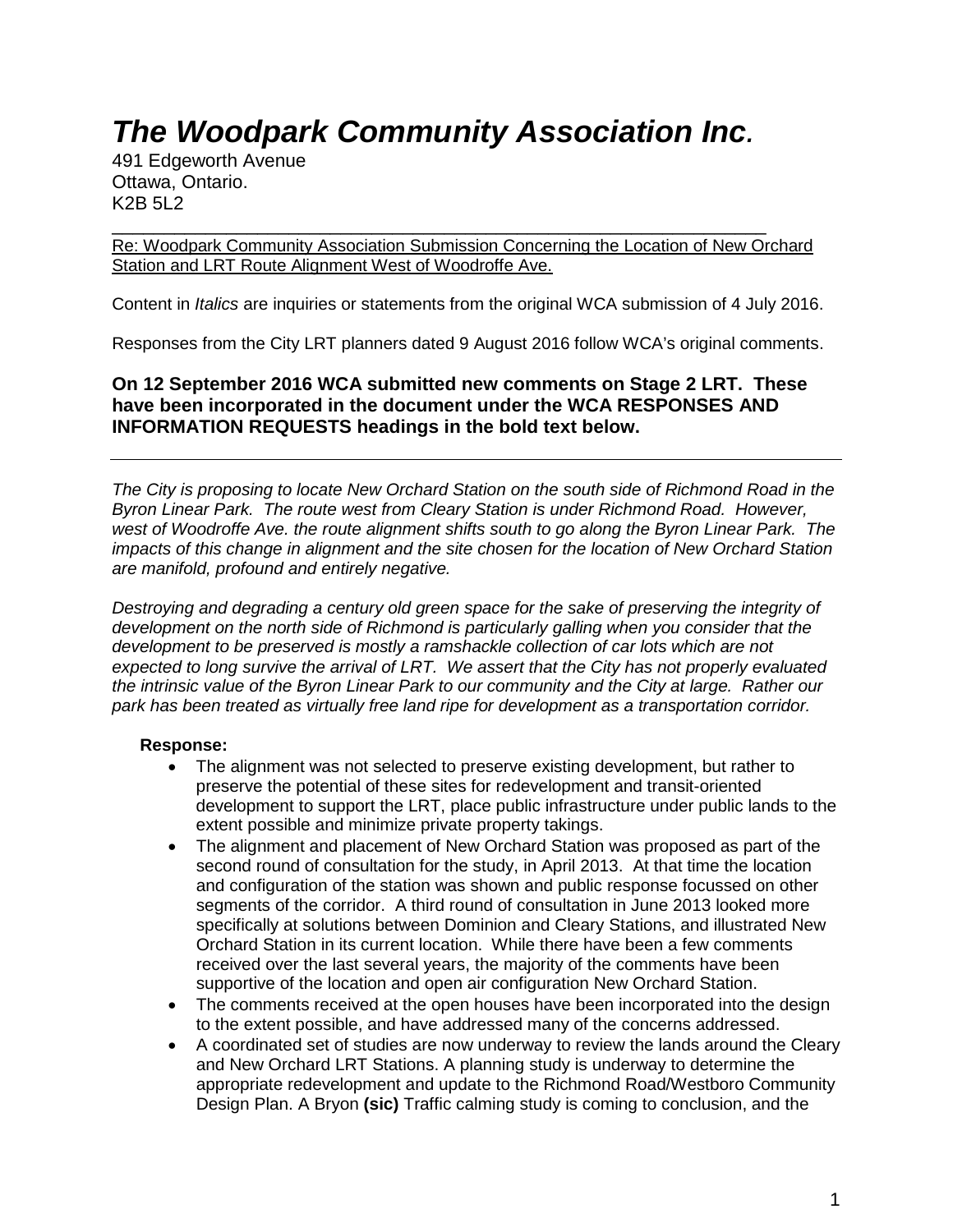Richmond Complete Street will develop concepts for the road corridor, between Berkley Ave and the Sir John A Macdonald Parkway, to be implemented as part of the LRT construction. [http://ottawa.ca/en/city-hall/public-consultations/richmond-road-and-byron-corridor-](http://ottawa.ca/en/city-hall/public-consultations/richmond-road-and-byron-corridor-studies)

[studies](http://ottawa.ca/en/city-hall/public-consultations/richmond-road-and-byron-corridor-studies)

# **WCA RESPONSE:**

**City planners must appreciate Woodpark's unique situation. No other community will bear a greater burden from LRT. Woodpark is a small community of approximately 2,000 people housed for the most part in single detached housing units. There is no plan to increase our population density in the foreseeable future. The proposed LRT Route is along 2 sides of our community perimeter totalling nearly 2 km, giving our community by far the greatest exposure to LRT development. It will literally traverse the front and back yards of many residents. In addition, Woodpark is slated to face material loss with respect to its only large park. This park is a defining characteristic of our community and forms its buffer to a major arterial road. This park contains some of the oldest and finest trees in eastern Ontario, all of which will be destroyed to construct New Orchard Station. Despite Woodpark's relatively impoverished situation with respect to the facilities enjoyed by neighbouring communities, no compensation for this material loss is contemplated.** 

**Our community is expected to form primary catchment areas for 2 LRT stations. The locations of these stations threaten to exacerbate chronic traffic problems that Woodpark has been struggling with since the 1980s. Moreover, no effort has been made to respect the approved development plan for Richmond Road. This plan envisages development of a Main Street type streetscape along Richmond Road. Worse than that, LRT will sabotage the approved plan through the expropriation of the few existing businesses, an action which will also undermine the viability of any remaining. Instead of the friendly Main Street development of small shops along the north side of Richmond Road, we are threatened with the creation of an urban desert with an eyesore on its south side.**

**Despite Woodpark's significantly greater impacts from LRT, City Planners have made no effort to engage our community in meaningful consultation. Most residents remain largely ignorant of Stage 2 LRT Plans and its impact on our community. While some effort has apparently been made to involve the previous WCA Board in the planning process, you must appreciate that WCA is an entirely volunteer undertaking with no staff, regular turn-over and limited financial resources. Without significantly augmented resources WCA is totally unable to do any serious community consultation. Rather it is the responsibility of the City to undertake such public consultation. The City must not pretend to confuse ignorance with consent.** 

**WCA INFORMATION REQUESTS:**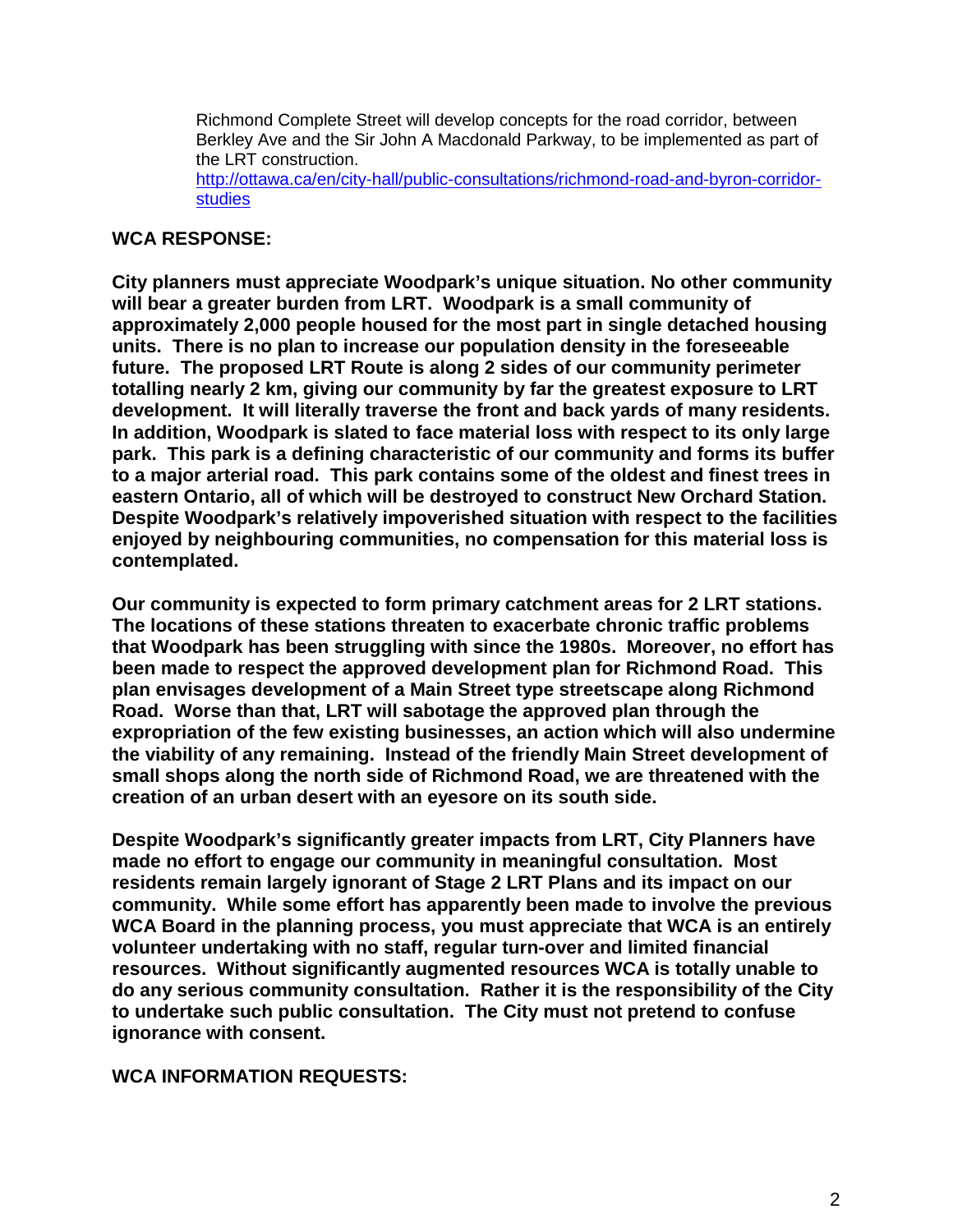**1. Concerning any previous public consultations, please provide copies of any notices delivered to residents of Woodpark about the Stage 2 LRT Plan.**

**2. Please provide information regarding any public meetings held in the Woodpark area about the Stage 2 Plan including details of invitations distributed, materials presented, lists of attendees and the feedback received.**

# **3. Please provide details with respect to any plans to engage Woodpark residents in meaningful consultations with respect to Stage 2 LRT.**

*It is our view that our community is being treated as a second class neighbourhood unlike our neighbours in McKellar Park and Carlingwood who will have their sections of the Byron Linear Park preserved for their continued enjoyment. We already have far less parkland and use our linear park more than these communities. Woodpark must not be made both wood-less and park-less by the LRT. In ten or even a hundred years, no one will miss a few used car lots, but everyone will miss our park and its ancient, majestic trees.*

*Our submission on these matters is divided into 7 areas of comment:*

#### *1. Byron Linear Park*

*The Byron Linear Park west of Woodroffe is for the most part adjacent to blighted temporary development along the north side of Richmond Road. In choosing a route through this park, the planners have implicitly placed a lower value on this green space compared to that of the used car lots along the north side. This contrasts with the approach taken east of Woodroffe where the Byron Linear Park is more lightly used.* 

#### **Response:**

• The planning team placed a high value on preserving the potential redevelopment of the lands to the north of the corridor. The City selected the route to balance the potential for future transit-oriented development to support the LRT and to maintain some, but not all of the Linear Park open space between Richmond Road and Byron Avenue. In areas other than the actual station site, the park can be restored and returned as experienced today. There will also be an opportunity, through the landscape planning process, to determine if there are ways to improve the amenity value of the Linear Park as part of the restoration process.

# **WCA RESPONSE:**

**It would appear that public lands are being despoiled to create private profits. While the owners of properties along the north side of Richmond Road will suffer none of the loss associated with the destruction of our community park, they will profit handsomely from the resulting increase in property values. Such behaviour is not consistent with responsible stewardship of public resources.**

**Byron Park is a defining characteristic of the Woodpark Community. It provides the sole leisure space for the community and its buffer from arterial traffic on Richmond Road. Yet the City planners seem to have regarded it as low value**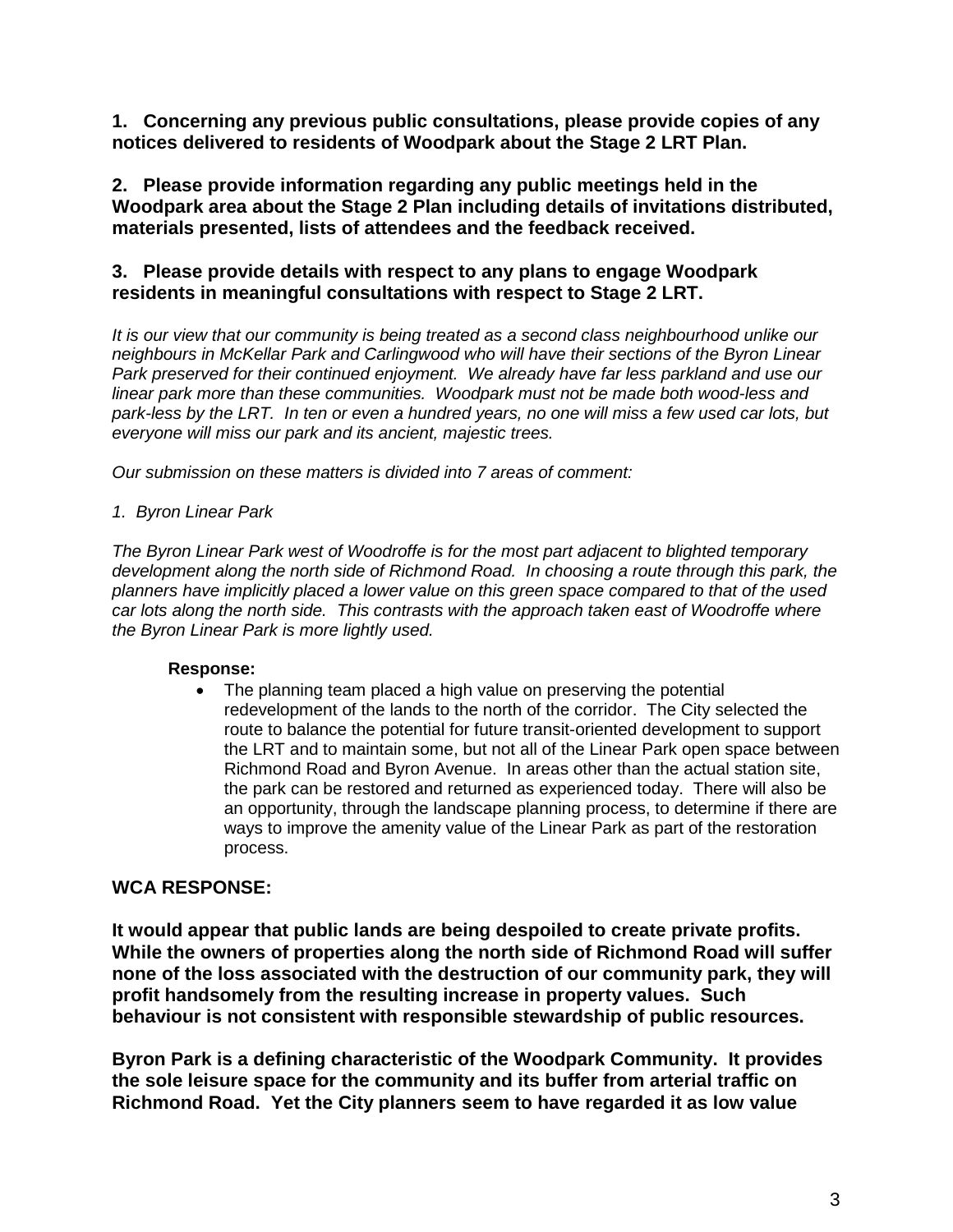**vacant land to be sacrificed for the greater good of transit. It is false economy to under-value these inputs. The apparent assumption that the Byron Park has no commercial value is totally unfounded.** 

**The cumulative impact and costs of environmental destruction have only recently been acknowledged. It is not responsible planning to simply ignore significant costs whether they are nominal or implied. The costs of losing parkland are all the greater because the City's policy is NOT to acquire any land for parks. No compensation for this substantial loss is therefore even possible. It is thus grossly inequitable to seize any existing parkland. In the case of Woodpark, this is particularly damaging since our community already lacks parkland and facilities compared to neighbouring communities. The city must not compound the damage inflicted by poor planning and ghetto-ize our community.**

# **WCA INFORMATION REQUESTS:**

**4. Please provide an estimate of the total increase in property values expected to occur for the owners of the properties along the north side of the Richmond Road corridor as a direct result of the Stage 2 LRT.**

**5. Please provide an estimate of the cost of the Byron Park on the assumption that the City would need to acquire this land from a third party at fair market value.**

**6. Please provide an estimate of the cost of acquiring a comparable tract of land in Woodpark for use as a public park.** 

# **7. Please provide a replacement cost valuation of the existing trees in the Byron Park.**

*Here a tunnel will be constructed along Richmond to avoid any impact on the linear park. Once across Woodroffe, the approach changes radically as the alignment shifts south to our community's portion of the Byron Linear Park. The location chosen for New Orchard Station compounds the negative impact on our Byron Linear Park through requiring both space for the station itself plus a more southerly route alignment along the corridor to accommodate it.* 

# **Response:**

• The alignment west of Woodroffe was set to meet the requirements of the open-air New Orchard Station. An open air station is substantially more affordable than a fully underground station, provides more direct access from the station plaza in the park, and provides fresh air to passengers on the platform and the rest of the tunnel. As there is no viable station site to the north of Richmond Road, on public lands, the station site in the Linear Park was selected and the alignment created to connect it to the alignment to the east and west.

# **WCA RESPONSE:**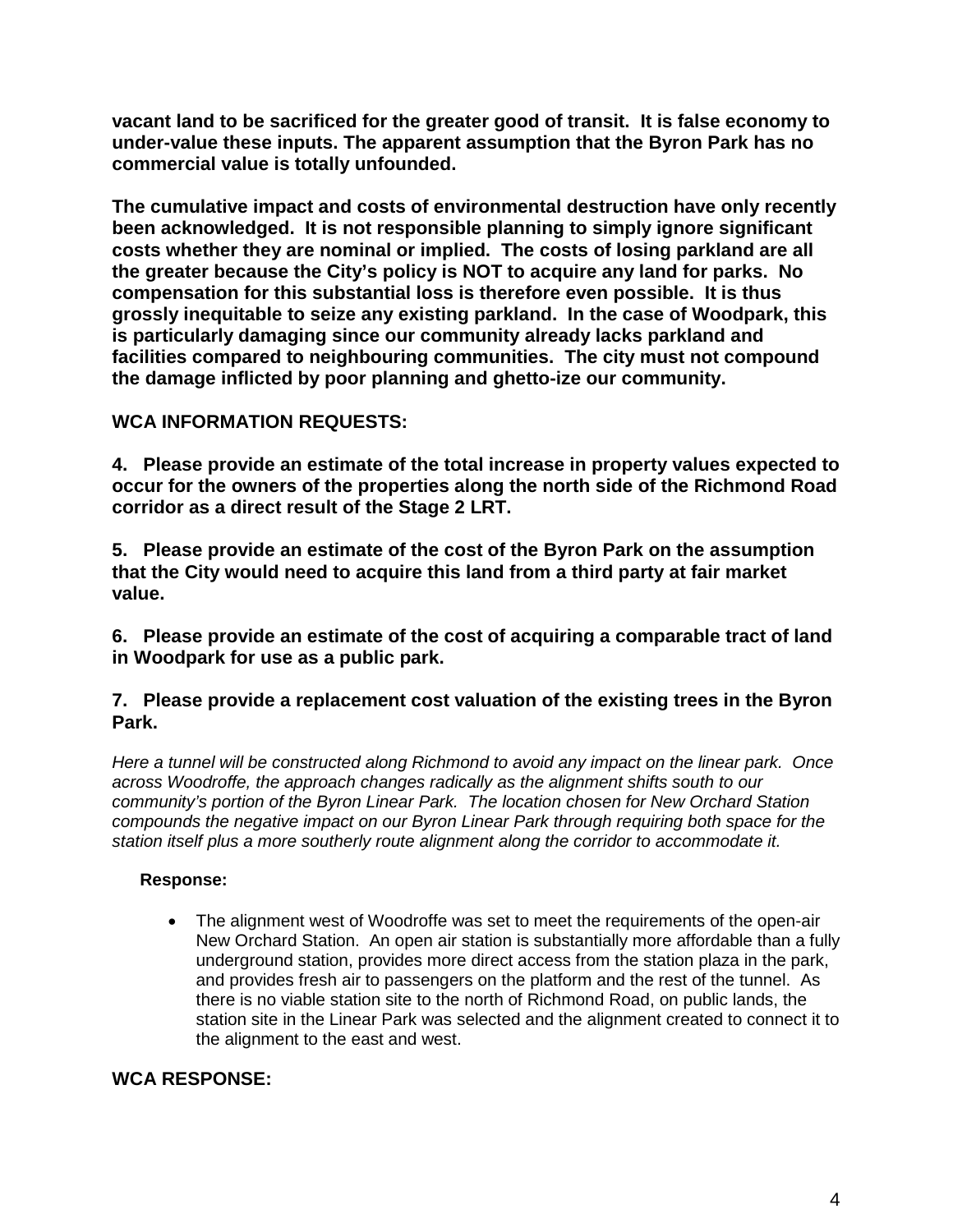**This description of New Orchard Station could easily be applied to the current Westboro Station. An open air station and trench combined with the destruction of all the mature trees will significantly degrade Byron Park. Woodpark does not desire the creation of an eyesore similar to existing Scott St. facilities. Moreover, the proposed station will result in Byron Ave. and adjoining roads becoming alternative arterial roads used to access New Orchard Station. This will exacerbate chronic problems Woodpark has been struggling with since the 1960s. We already have our safety put at risk by speeding cut-through traffic and illegal turns onto and from Richmond Road. We suffer with the legacy of a century of poor planning and follow-through.**

**WCA INFORMATION REQUESTS:**

**8. Please indicate the significant ways in which the proposed New Orchard Station will differ materially and aesthetically from the current "open air" Westboro Station.**

**9. Please indicate the current expected length of the open trench along Richmond Road and describe the measures that will be undertaken to prevent it becoming an eye-sore similar to Scott St.**

**10. Please indicate the expected maximum noise level at street level from LRT travelling along the open trench and the measures that will be undertaken to mitigate it.** 

**11. Please indicate the traffic control measures that will be implemented to prevent additional vehicles travelling along Byron and neighbouring streets to access New Orchard Station.**

*The Byron Linear Park represents a highly valued, irreplaceable green-space for our community. Our association actively struggles to increase access to parks in the community. Whereas our green-space south of Richmond Road is relatively scarce and well used, greenspace north of Richmond Road is comparatively plentiful and lightly used. So it is imperative that impacts on our portion of the Byron Linear Park be mitigated at all costs. In addition, placing the Station in the Byron Linear Park removes for all time any ability to grow any large sized trees throughout the entire length of this corridor from Woodroffe Ave. to Richardson Ave. and to add insult to injury, it results in the immediate destruction of existing trees including 2 irreplaceable 150-year old elm trees cherished by our community. Perhaps it is just mere coincidence but in our view, more likely a reflection of disregard for our community, that the location chosen for New Orchard Station is an exact bulls-eye on these two elm trees.* 

# **Response:**

• While there would not be an opportunity to plant large tress at the station site (as it is an open air station) or immediately to the west due to the station entry, there is potential for trees to be planted along the remaining portions of the route where the LRT box tunnel structure is underground. The depth of the tunnel at this location will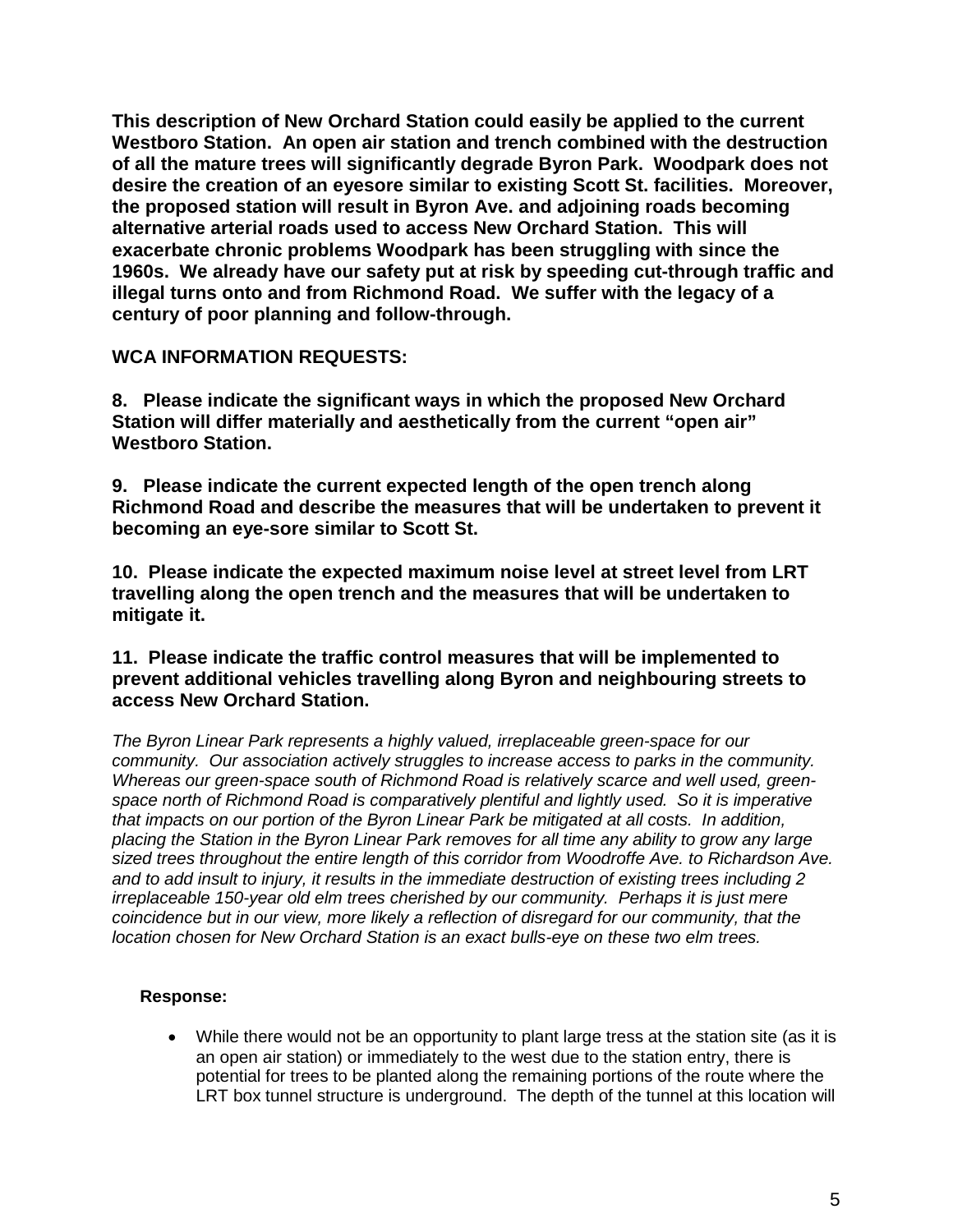permit the planting of any types of trees over top of the tunnel. The intention is to landscape and improve the park environment east and west of New Orchard Station to integrate the station into the park and surrounding community.

#### **WCA RESPONSE:**

**The survival rate of replacement trees in Byron Park has been extremely disappointing. This will deteriorate further owing to climate change and increasing air and road salt pollution. This situation will not be improved by the planned soil disturbances and reduction in the space available for root beds. Our urban forest is already dying at a precipitous rate and it should not become public policy to accelerate its destruction.**

**The height of replacement trees will be limited by the volume of cover available for their roots. The existing mature trees are up to 50 metres high and require a similar amount ground depth and width, not just a few metres in order to thrive. Moreover, the new open air facilities below grade will increase frost penetration and severely restrict their ability to grow let alone survive. In addition, the choices for possible plantings will be restricted by the practical need to avoid tree roots damaging built structures. It is therefore our view that it will be impossible to replace the current mature trees in Byron Park with anything resembling them even after a hundred years. To pretend otherwise is simply dishonest.**

**Recent research indicates that mature trees in public parks actually prevent crime. Unfortunately the opposite is also true. Small trees actually increase the potential for crime to occur. The city needs to ensure that its replacement plantings do not create a potential crime scene. See further information at:**  [http://www.cbc.ca/radio/the180/porn-is-for-all-of-us-the-tricky-relationship-between](http://www.cbc.ca/radio/the180/porn-is-for-all-of-us-the-tricky-relationship-between-trees-and-crime-and-maple-washing-has-to-end-1.3750507/the-tricky-relationship-between-trees-and-crime-1.3754974)[trees-and-crime-and-maple-washing-has-to-end-1.3750507/the-tricky-relationship](http://www.cbc.ca/radio/the180/porn-is-for-all-of-us-the-tricky-relationship-between-trees-and-crime-and-maple-washing-has-to-end-1.3750507/the-tricky-relationship-between-trees-and-crime-1.3754974)[between-trees-and-crime-1.3754974](http://www.cbc.ca/radio/the180/porn-is-for-all-of-us-the-tricky-relationship-between-trees-and-crime-and-maple-washing-has-to-end-1.3750507/the-tricky-relationship-between-trees-and-crime-1.3754974)

**WCA INFORMATION REQUESTS:** 

**12. Please provide the recent survival rates of replacement trees planted in the Byron Park.**

**13. Please describe what special measures will be undertaken to ensure the health of replacement trees in this stressful environment.**

**14. Please indicate the protocol for replacing trees that do not thrive in the initial 10-year period following construction.**

**15. Please indicate the expected average and maximum 10-year height of replacement trees in Byron Park.**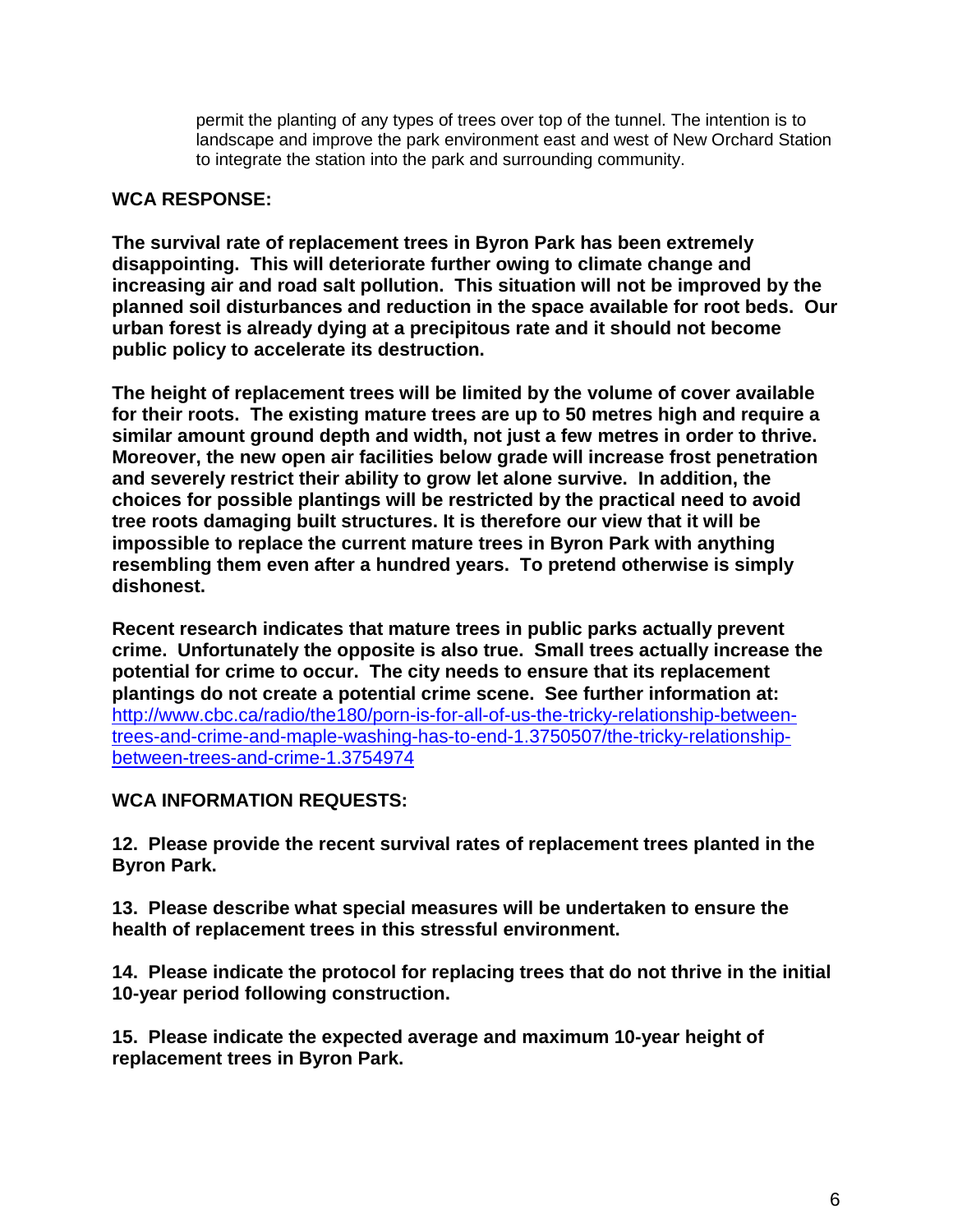#### **16. Please indicate what measures will be undertaken to minimize the potential for increased crime in the Byron Park area.**

• While the two trees were known issues fairly early in the process, there are no other practical locations for New Orchard station. This has been investigated as part of the preliminary design efforts of the City over the past 12 months and this effort has confirmed that the trees cannot be protected with the current station location and tunnel alignment The Tree Conservation Report that will be completed during the detailed design stage will speak to how to best compensate for their loss.

*If New Orchard Station were not to be located in the Byron Linear Park, the route alignment could be adjusted north to mitigate much of the negative impacts on the park corridor and most importantly, save those two lovely elms. Even a small adjustment to the alignment would be sufficient to spare most if not all of the trees growing along the south side of the Byron Linear Park and allow other trees to grow to a larger size. Does the City really wish to commemorate*  Canada's 150<sup>th</sup> Anniversary by destroying the last of its remaining 150 year-old trees? With *proper care, these trees would continue to thrive for another 100 years. However, time sensitive work essential to their continued health is not being done, nor is it scheduled to be done. It would seem that the City is sentencing these trees to death through neglect so that the question of their preservation will be moot.*

#### **Response:**

- The design effort currently underway will examine the potential to adjust the route to preserve these trees however given utility constraints in the north part of the Byron Linear Park (primarily the West Nepean Collector combined sanitary and storm sewer) there is very limited opportunity to adjust the alignment in the park west of Woodroffe. Until such time as a design is complete and construction method is confirmed there will be no change to the way the trees are maintained.
- Forestry Services confirmed that the two large elms, as well as some others along the Byron Linear Park, remain part of the Dutch Elm Disease treatment program and that the routine cycle of tree maintenance continues in the corridor. Additional tree planting in the potentially affected sections of the Linear Park has been put on hold until a decision is made. Tree planting continues as normal in other sections of the Linear Park.

# **WCA RESPONSE:**

**It is somewhat gratifying that the City has not already condemned these trees through neglect. The destruction of Ottawa's urban forest has been a matter of public concern for some time. Elm trees have largely disappeared as a result of Dutch elm disease. The survival of these trees is a testament to the diligence of City staff. They are unique for their age, health and aesthetic qualities. These trees pre-date the original Byron Tramway which discontinued service after less than 80 years. In all probability these trees are the reason that the original name of Byron Ave. was Grove Ave.**

# **WCA INFORMATION REQUESTS:**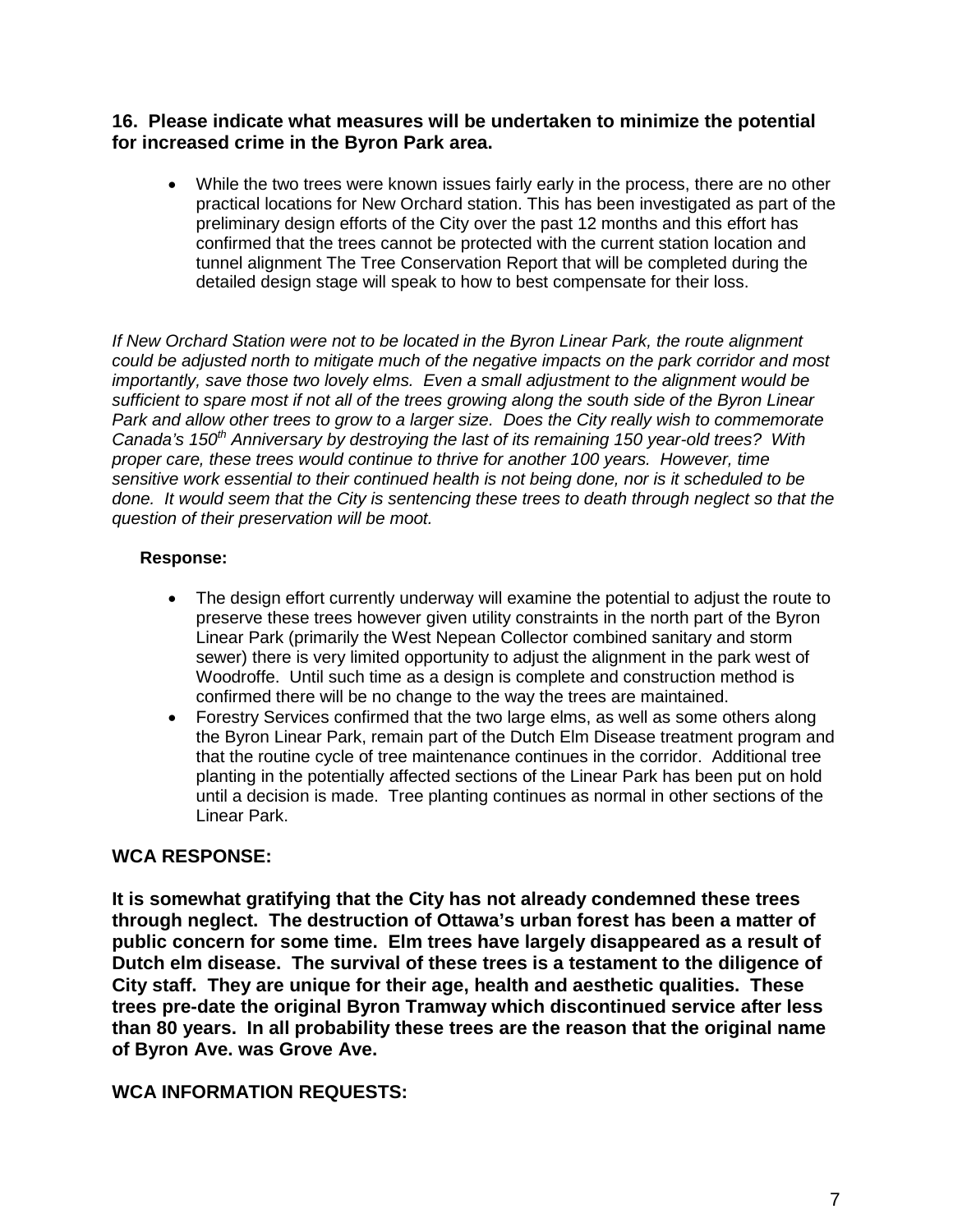**17. Please identify any comparable distinctive elm trees known to exist in the Ottawa area indicating their location, approximate age, condition and any which could be considered in any way superior or even comparable in age and condition to these elm trees.**

# **18. Please explain why these elm trees do not merit heritage designation and protection.**

#### *2. Demographic Realities*

*The majority of potential users of the New Orchard Station now live on the north side of Richmond Road in the Ambleside area. With future intensification expected to continue to occur on the north side of Richmond, this situation will be exacerbated for the foreseeable future. Thus, a station located on the south side of Richmond requires the majority of users to make a time consuming and dangerous crossing of a busy thoroughfare.* 

*The proposed entrance to the station is several metres east of the New Orchard intersection, so normal pedestrian behaviour will dictate regular shortcutting of the official crosswalks. Thus, as well as adding to public inconvenience, this location increases the risks borne by most users. Maximizing public safety should be a paramount consideration when deciding on the location of any station. It is disingenuous to pretend that bad design will not create risks for pedestrians and users. Whatever enhancements can be done to the New Orchard intersection, it will not eliminate the obvious risks for the majority of users who are simply located on the wrong side of the road. Given existing and future demographics, this station clearly needs to be located on the north side of Richmond Road.* 

# **Response:**

- The station and entry plaza are closely aligned with the signalized pedestrian crosswalk at the intersection. The design team is currently looking at how to maximize the integration to maintain and improve pedestrian safety in conjunction with the Richmond Rd complete streets imitative. The station entry plaza and the connection to the pedestrian crosswalk will be reinforced to encourage people to cross in the designated location in a safe manner
- Connections to the community south of the station are also under review.
- The Richmond Road Complete Streets Study, noted earlier, will address the issues of access and connectivity in greater detail. The link to the study is: [http://ottawa.ca/en/city-hall/public-consultations/richmond-road-and-byron-corridor](http://ottawa.ca/en/city-hall/public-consultations/richmond-road-and-byron-corridor-studies)[studies](http://ottawa.ca/en/city-hall/public-consultations/richmond-road-and-byron-corridor-studies)

# **WCA RESPONSE:**

**Councillor Mark Taylor has stated that based upon his research, he expects that the majority of users of New Orchard Station will come from Woodpark. Our community consists of approximately 2,000 persons (2,159 per 2011 Census). If we assume an above average usage rate of 30% this results in approximate daily ridership of 600 persons. The majority of these now use Lincoln Fields Station. Many will doubtless continue to do so even after New Orchard Station is**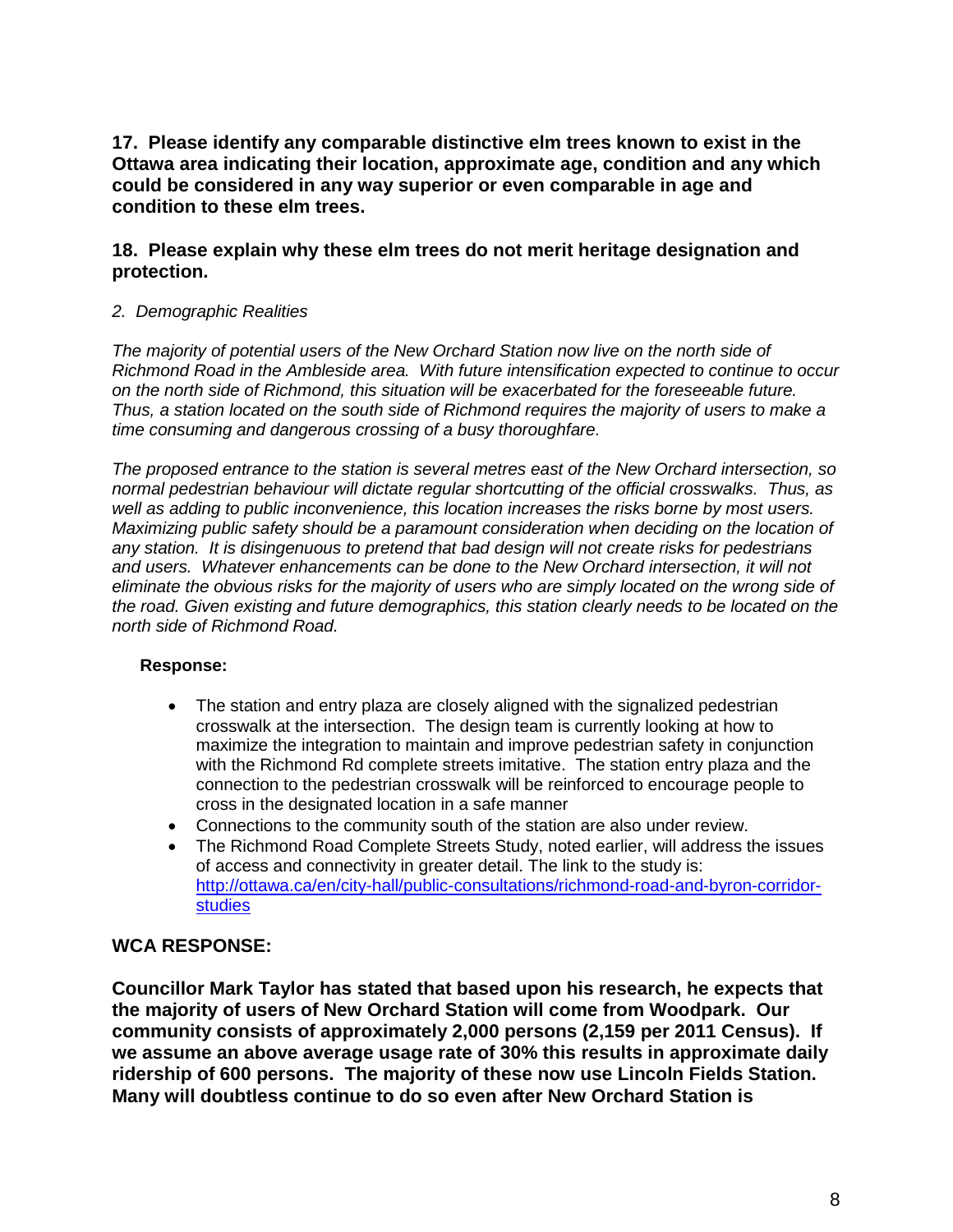**constructed because it will be their closest or most convenient option. Others will use Lincoln Fields Station during the morning rush hour, to pick something up or simply to improve their chance of gaining a seat. And on the return trip, others will be attracted by the many shopping opportunities provided at Lincoln Fields Shopping Centre and the strip mall at Edgeworth Ave. and Carling versus the choice of no commercial options whatsoever at New Orchard Station. Still others of this 600 will use buses rather than LRT. So even by these optimistic estimates, Woodpark Community will provide a very small base of perhaps 300 daily users for New Orchard Station. Moreover, Woodpark's population and density will not increase appreciably for the foreseeable future.**

# **WCA INFORMATION REQUESTS:**

**19. Please provide a business case for the investment required to construct New Orchard Station at its proposed location.**

#### **20. Please demonstrate that the value of any net gain to Woodpark residents exceeds its cost including the value being lost by the degradation of its sole large park and other factors associated with LRT.**

# *3. Proximity to Lincoln Fields Station*

*City planners have cited the relative proximity of Lincoln Fields Station as a reason for not locating New Orchard Station further west and north. However, Richmond Road is a formidable barrier for users. It is a very busy thoroughfare which is difficult and dangerous for pedestrians of any age to cross at any time of the day.* 

# **Response:**

- The major factors that located New Orchard Station are the alignment geometry to the west and the desired spacing between stations to provide adequate coverage of the entire community. The alignment needs to turn south in the Pinecrest Creek corridor, just west of McEwen Avenue/Edgeworth Avenue, which precludes moving the station further west. The location was also selected to align with the signalized intersection, which will provide safe pedestrian access to the station.
- Moving the station further west increases the separation between New Orchard and Cleary Stations, and reduces accessibility along Richmond Road, which is a main street that the LRT is being designed to serve.

# **WCA RESPONSE:**

**The approved plan for the north side of Richmond Road calls for Main Street type development. The proposed location of New Orchard Station, midway along the Richmond Road arterial, is where absolutely no commercial activity of this type currently exists and where none is planned or even possible for the foreseeable future. It could readily be described as an urban desert. Moreover, locating the station on the south side of Richmond at a controlled intersection severely limits**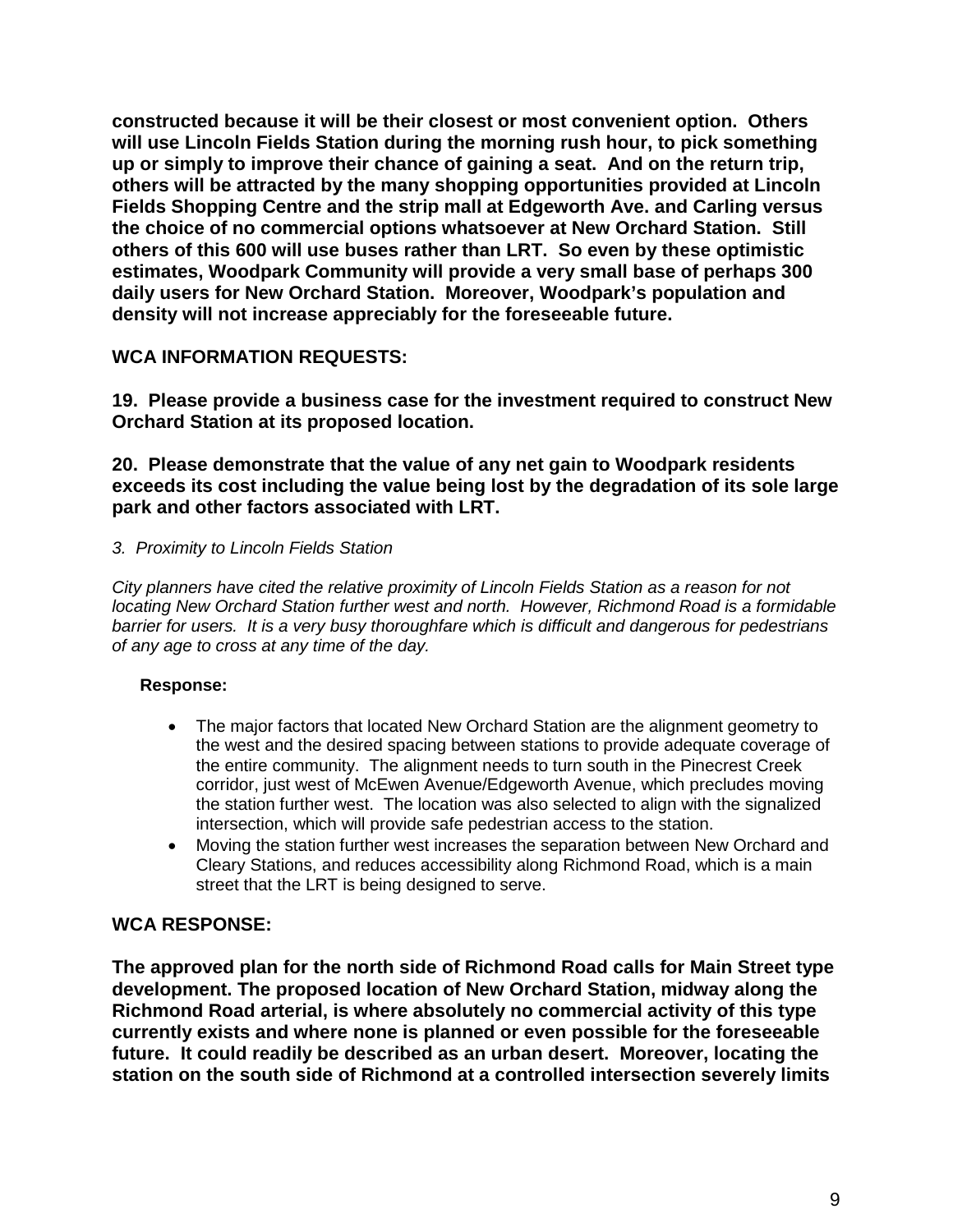**access for potential pedestrian traffic along the north side to support the growth of this kind of development along the Richmond strip.** 

**It is worth noting that while none of the desired type of businesses exist in the vicinity of the proposed station location, several businesses fitting this description (restaurants, flower shop, hair dresser etc.) do exist further east near Woodroffe Ave. and more businesses of this type are planned as part of the Azure development at the corner of Woodroffe. However, none of these businesses will be assisted by the location chosen for New Orchard Station because pedestrian traffic from the station would need to make a significant detour in order to access them. The proposed location also makes it difficult to connect with any busses travelling along Woodroffe Ave.**

# **WCA INFORMATION REQUEST:**

**21. Please demonstrate how the proposed location of New Orchard Station respects the approved development plan for the Richmond Road and how it enhances opportunities for the development of desireable commercial activity along Richmond Road.**

*Access to the Lincoln Fields Station will be via the Carling Ave. Bridge. This means that despite any apparent proximity what needs to be measured is the distance that a pedestrian needs to travel on the ground to reach a station, not a theoretical flight path. On this basis the distance between the two stations is actually far greater than implied by a simple straight-line distance measurement. Moreover, locating New Orchard Station on the north side of Richmond and further west will reduce the walking distance and travel time for the majority of users who live in the Ambleside area.*

# **Response:**

• In planning transit station access, an 800-metre circle is used to approximate a 10 minute walk using existing sidewalks and pathways. For the planning stage, although high-level, a circle is the typical tool that is used. During the course of the study Geographic Information Systems have been used to measure the distances and properties accessible to each station along the line and found that the circles were a fairly good representation of walk distance and hence, access. The April 2015 Open House contains slides showing the circles used to approximate the catchment areas and the results of the more detailed walk access mapping. This material is available in Appendix B, Annex II.6, page 58 of the PDF document.

# **WCA RESPONSE:**

**WCA notes that none of the proposed Westboro, Dominion or Cleary Stations have been sited according to this 800-metre circle design criteria. This suggests that other considerations have required significant deviations from this criteria. In the case of the proposed location of New Orchard Station, the planners seem to have ignored the restrictions on pedestrian mobility imposed by arterial roads. A single traffic signal crossing does not entirely solve this problem because it**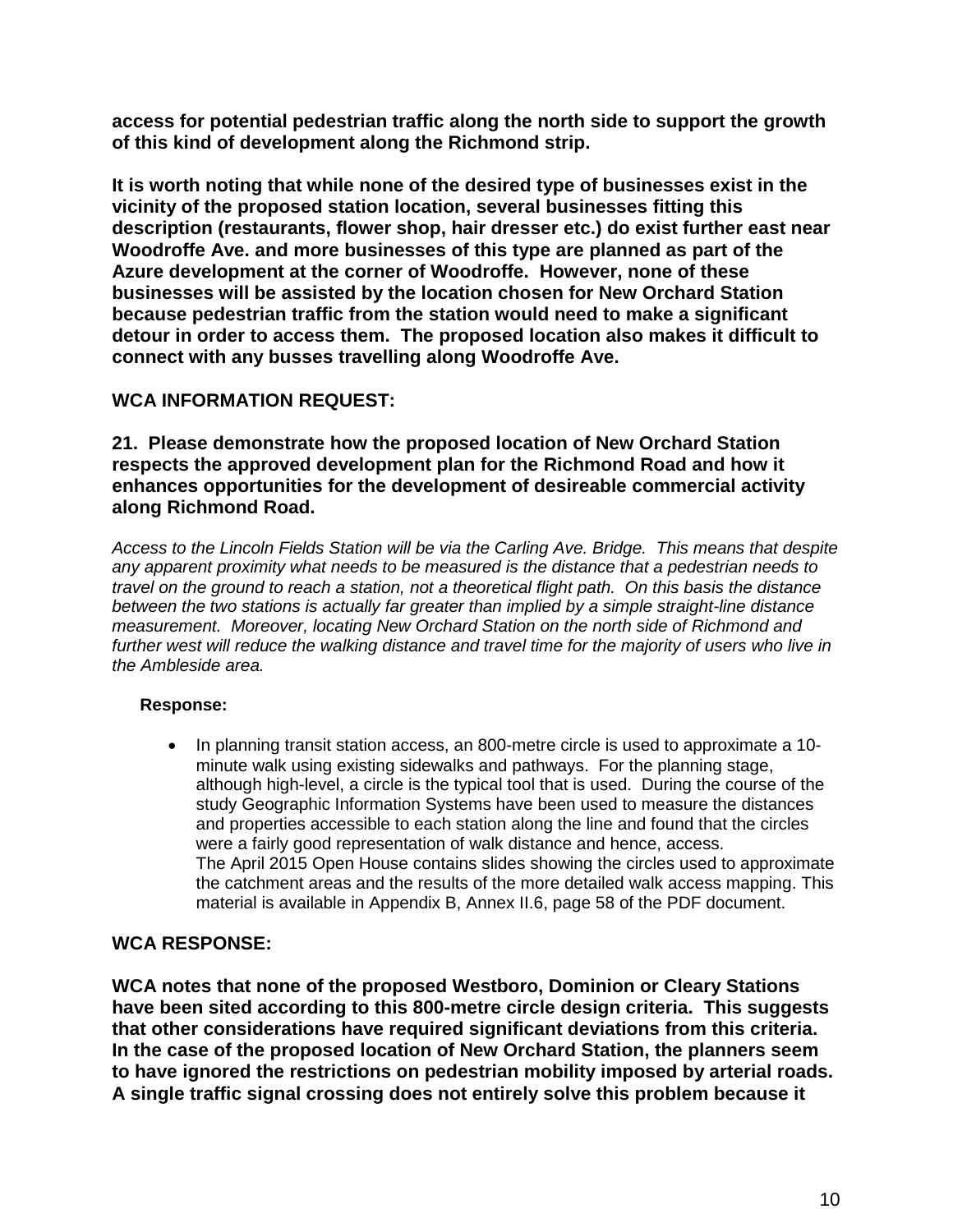**necessitates delay and most likely a detour. Rather than a circle, current thinking concerning station spacing recommends using a diamond with the points along the axis of connecting streets to assess pedestrian access. For further information see:** [http://humantransit.org/2010/11/san-francisco-a-rational-stop](http://humantransit.org/2010/11/san-francisco-a-rational-stop-spacing-plan.html)[spacing-plan.html](http://humantransit.org/2010/11/san-francisco-a-rational-stop-spacing-plan.html)

**In this case, the curvature of the route between New Orchard and Lincoln Fields Stations gives Woodpark residents unimpeded access to both stations. This suggests that the planning criteria should be relaxed to avoid creating too large an area of duplicate access. The route turning by nearly 45 degrees greatly increases the area of duplicate coverage within Woodpark. This is particularly wasteful because Woodpark has a relatively low population density. For these reasons many residents have expressed a desire for New Orchard Station to be located further east and closer to Woodroffe Ave. A more easterly location would place the station closer to larger populations in several existing and planned high-rises, and provide service to existing businesses, schools, churches, the public library and the Carlingwood Shopping Centre. In addition, such a location could provide an opportunity to alter LRT alignment to reduce its impact on Byron Park.**

# **WCA INFORMATION REQUEST:**

# **22. Please provide any background studies and transit demand maps that justify the proposed location for New Orchard Station.**

# *4. Design Constraints*

*During the development of station alternatives, the City apparently considered the placing of New Orchard Station on the north side of Richmond Road. The only site examined was McEwen Park, however, the view was that there was not enough space to have the tunnel transition out from under Richmond Road, place a station, and turn the corner south to connect to Lincoln Fields Station. It is evident that in its analysis the City did not consider the possibility of acquiring any of the properties along the north side of Richmond Road. This contrasts with the placement of Cleary Station where several established businesses are being dispossessed and a strip mall demolished. WCA therefore struggles to understand what is really meant by these supposed design constraints.*

*These constraints are evidently based upon the pre-conception that the Byron Linear Park is the only route for LRT. As for the concern about track curvature, we note that Cleary Station is located along a more complicated S-Curve, rather than a simple C-Curve. Further it is evident that the City has not considered the potential for flattening the C-Curve by acquiring any properties or shifting the chosen alignment. We are therefore confident that with a more thorough and accurate assessment of opportunities, any actual design constraints can be readily accommodated with New Orchard Station located on the north side of Richmond Road.*

#### **Response:**

• At Cleary Station a single property has been identified to provide for a transition from the Parkway corridor to the Richmond Road Corridor. At New Orchard Station the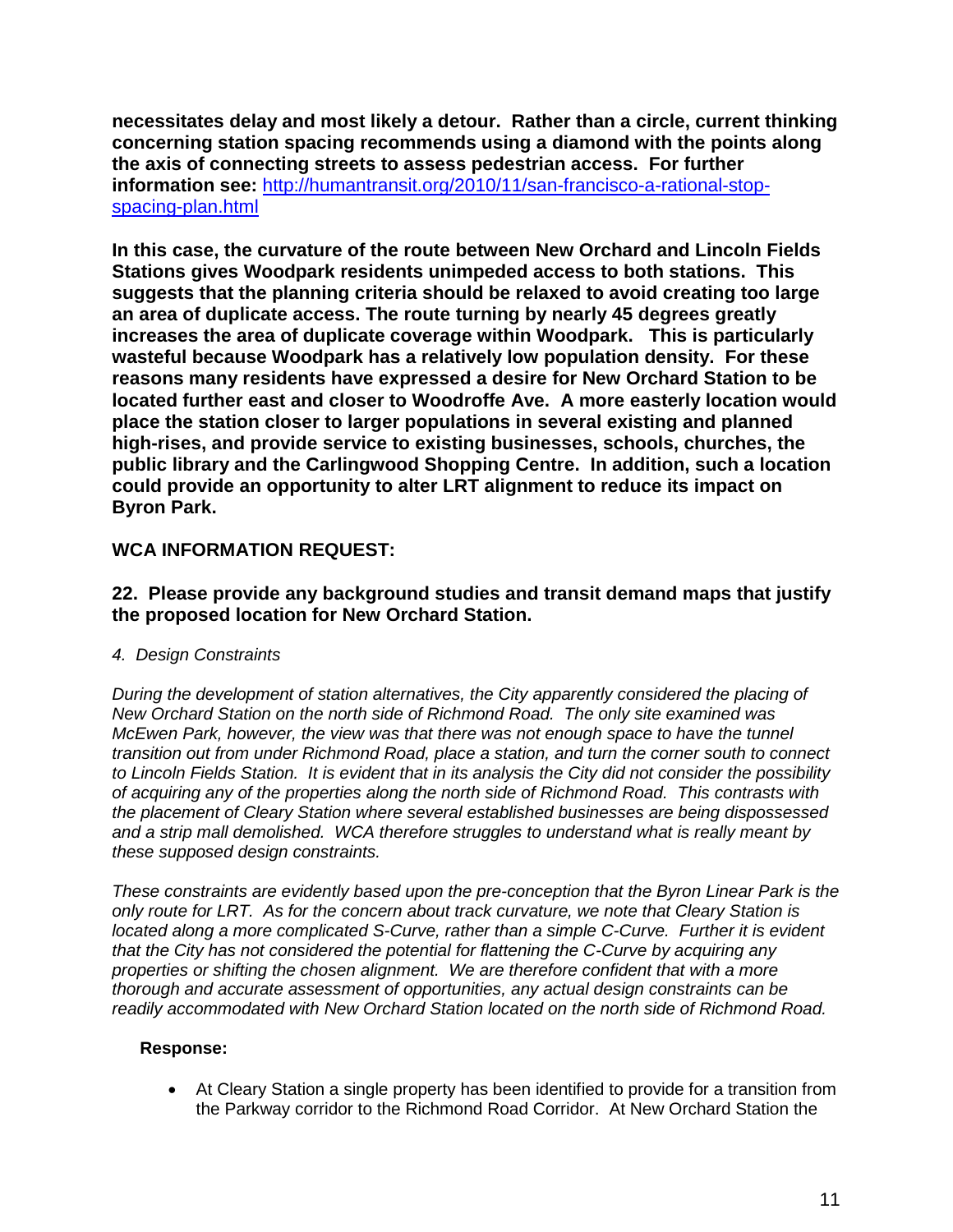design intent was to maximize use of public right-of-way and minimize private property impacts. This preserves land for future development to support the LRT, and avoids disruptions to private property owners.

- Options to place the New Orchard station further west were considered early in the design development stage and found to pose significant challenges including substandard alignment geometry and negative impacts on either part or entire areas of private lands.
- Cleary Station is unique as the station site connected two different corridors, minimized private property impacts, reduced impacts on greenspace, responded to the local development pattern and provided a station that addresses Richmond Road.
- At New Orchard Station, the alignment has been developed to take advantage of public lands, provide good LRT geometry and site a station where it is accessible to the community.

#### *5. Operational Considerations*

*The location chosen for New Orchard Station is along a higher speed (80 kph) straight-away with a slower speed (50 kph) curved section located several hundred metres west of the station. From an operational perspective, the practical result of this location is to extend the 50 kph slow zone approximately 0.5 km east to a point well beyond New Orchard Station where trains would either be decelerating from or accelerating to a speed greater than 50 kph. Trains in this*  extended slow zone will be accelerating and decelerating and therefore unable to achieve a *speed greater than 50 kph. This implicit extension of the slow speed zone will add an additional 15 seconds to a full minute to every train journey in either direction. (i.e. The 30 kph speed differential applied over the extended slow zone distance of approximately 0.5 km)* 

*This delay will add measureable costs to every transit user and the system itself. Additionally, it creates an additional acceleration-deceleration zone in the gap between the station and the curve to jostle passengers and to increase transit costs through additional wear and tear on operating equipment.* 

#### **Response:**

- The alignment west of New Orchard Station is designed to 80 km/hr. There is no speed restriction on the alignment until the approach to Lincoln Fields Station. The approaches to New Orchard Station have also been designed to an 80 km/hr standard to minimize travel delay. This is in part why the station and alignment were designed the way they were – they provide the alignment necessary to provide a high quality LRT system.
- Balancing overall speed with the need to stop for stations was also considered in the analysis of the number of stations. More stations increases local access but reduces overall speed, and fewer stations has the opposite effect. The number and spacing of stations was explicitly reviewed as part of the planning work. New Orchard Station was deemed important to serve the area properly.

#### *6. Opportunity to Act*

*As previously mentioned, the development along the north side of Richmond Road is largely transitional in nature. It consists mostly of used car lots that are out of place in a residential area and incompatible with community design plans. It is anticipated that with the arrival of the*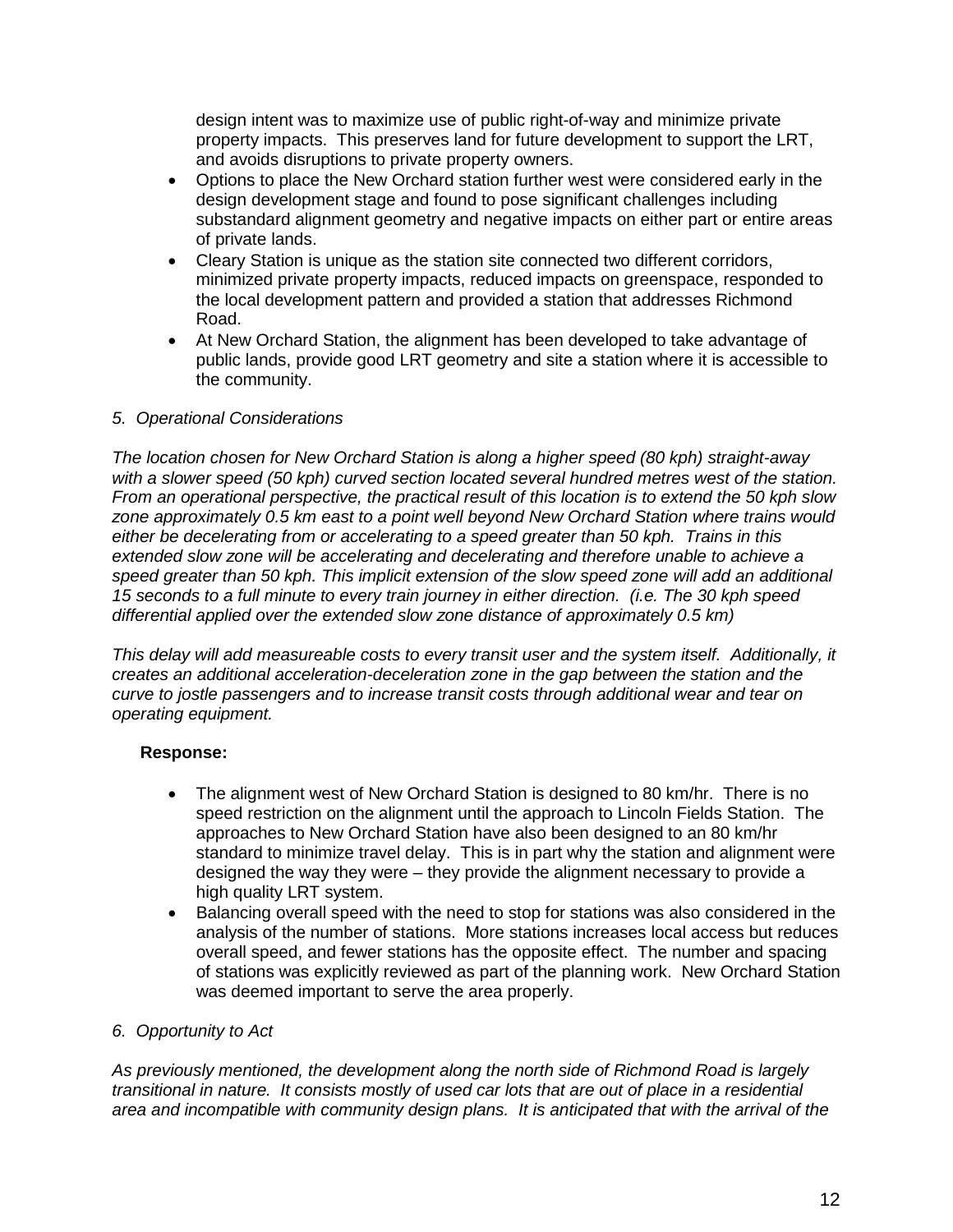*LRT most of these businesses will be replaced by higher density housing. This process is well under way along Richmond Road east of Woodroffe.*

*The only significant structure currently located in this strip is the 3-storey purpose-built former residence of Baffin Larga on the northwest corner of Richmond and New Orchard. Apparently this structure did not suit the purpose for which it was constructed and has now been vacated. Before this structure is re-purposed, the City should consider whether to locate New Orchard Station at this site. The City has a time-limited opportunity to actually place the New Orchard Station at New Orchard Ave. instead of Woodland Ave.*

#### **Response:**

• The City has already considered the use of private lands for LRT, and has selected, as part of the design brief, to locate as much of the facility on publically-owned lands as possible to make wise use of public funds. As stated above, this allows for redevelopment of private lands unfettered by the presence of LRT infrastructure.

# **WCA RESPONSE:**

**Please be assured that the planners have chosen the absolute worst spot to locate the New Orchard Station from an urban development and ecological point of view. Whether it were located either further east or west much of its negative impacts on the Woodpark Community could be mitigated and it could provide many positive enhancements for our community and its future development.** 

**If it were located further east perhaps at Ancaster Ave. it would:**

**- better serve the needs of eastern Woodpark residents and the large population living north of Richmond Road and east of Woodroffe,** 

**- be consistent with the approved development plan for Richmond Road - provide improved access to local businesses, schools, churches, the public library and the Carlingwood Shopping Centre.**

**- reduce the area of duplicate station access in a zone of low population density. - allow connections with busses travelling along Woodroffe Ave.**

**If it were located further west on the north side of Richmond Road near McEwen, it would:**

**- improve access for the large population living in high-rises north of Richmond Road.** 

- **- support the viability of shops along McEwen Ave.**
- **- provide a link to McEwen Park for families in Woodpark.**

**It is noted that the LRT route east of New Orchard will deal a blow to local business development by expropriating the property at the corner of McEwen and Richmond which houses the area's largest convenience store as well as a wine shop and gas station. The removal of these businesses will put the viability**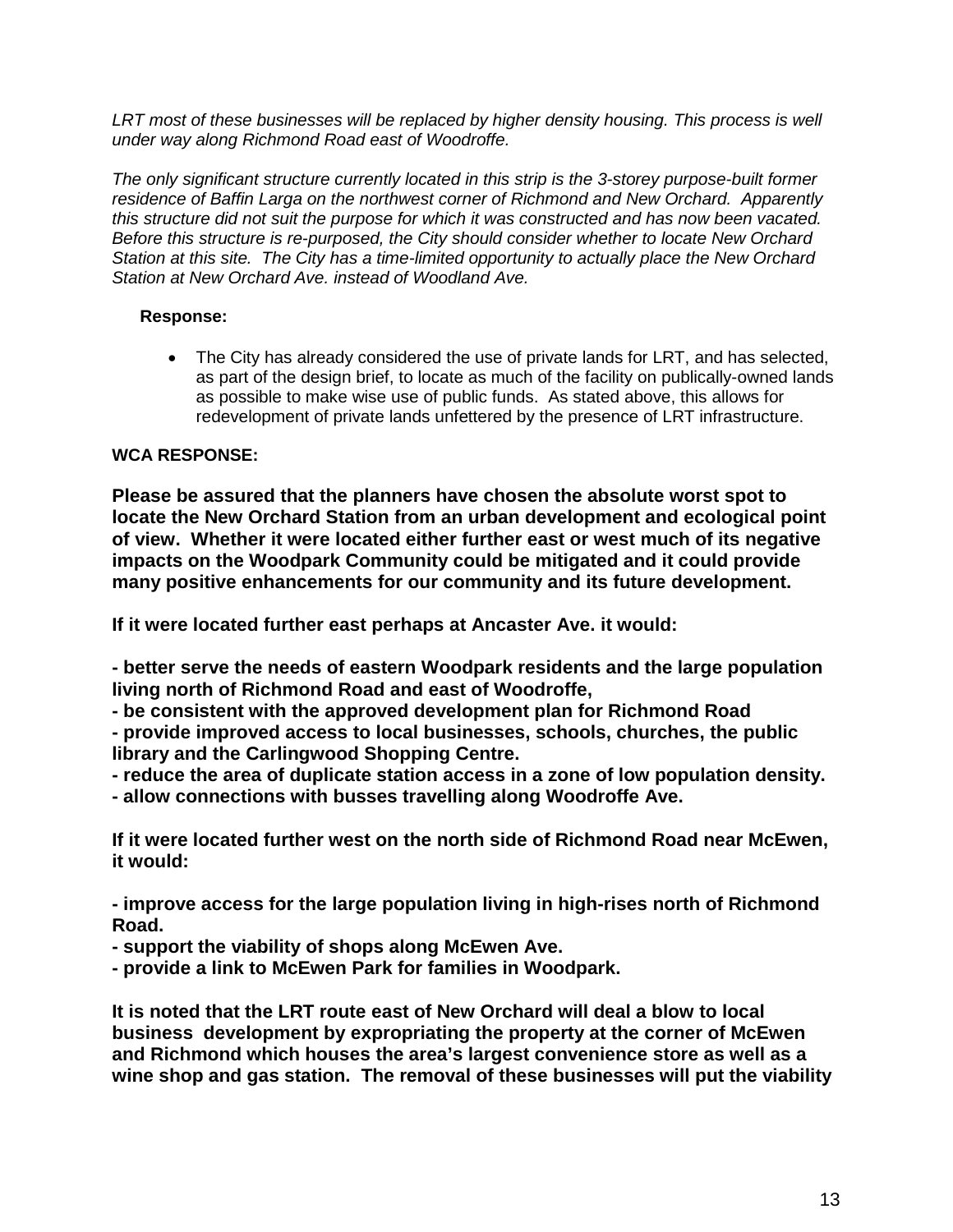# **of the remaining ones in the vicinity at risk. This is in direct conflict with the approved development plan for the Richmond Road corridor.**

#### *7. McEwen Park Access*

*Locating New Orchard Station on the north side of Richmond Road provides an opportunity to significantly improve the utility of McEwen Park. This is a vast and under-used green-space immediately adjacent to the greatest concentration of children in the entire community i.e. the Centretown Citizens rental housing complex along Hartleigh Ave. It is the only green space in their vicinity. These children tragically have limited access to this park because it is located on the wrong side of the road with no pedestrian crosswalks nearby.* 

*The closest pedestrian crossing is several hundred metres west at the McEwen Ave. intersection. In order to reach the park from the south side of Richmond, pedestrians need to: (1) walk several hundred metres to the far west side of the McEwen intersection, (2) push the button and wait for the pedestrian signal, (3) cross Richmond Road, (4) push the button and wait for the second pedestrian signal, (5) cross McEwen Ave. and (6) cross the uncontrolled lane of traffic turning into the yield-way off Richmond. Relocating New Orchard Station further west provides an opportunity to improve this access through a pedestrian crossing at or near Hartleigh Ave. or even better a pedestrian tunnel under Richmond Road. As well as improving access to McEwen Park, it would allow better access to existing transit stops and a relocated New Orchard Station.* 

#### **Response:**

• These comments will be passed along to the pedestrian and cycling planning team, which is currently undertaking a review of Richmond Road through the lens of Complete Street planning. Resources relating to Richmond Road, and the opportunity to get involved, can be found:

**Richmond Road Complete Street Study:** *[http://ottawa.ca/en/city-hall/public](https://urldefense.proofpoint.com/v2/url?u=http-3A__ottawa.ca_en_city-2Dhall_public-2Dconsultations_planning-2Dand-2Dinfrastructure_richmond-2Droad-2Dcomplete-2Dstreet&d=CwMF-g&c=Nwf-pp4xtYRe0sCRVM8_LWH54joYF7EKmrYIdfxIq10&r=iBGYiw0lv8QfquNdnbRJC_g6Ca7T28bAnprE22nuf1I&m=iEpMGHp6832yaeriA_QmRQHx0jsnBcmY7oMMCIPTXBE&s=kyYXy8ib8CTIcITj_ymfeexvBGLuYA6mqyKuHq0mcfc&e=)[consultations/planning-and-infrastructure/richmond-road-complete-street\[ottawa.ca\]](https://urldefense.proofpoint.com/v2/url?u=http-3A__ottawa.ca_en_city-2Dhall_public-2Dconsultations_planning-2Dand-2Dinfrastructure_richmond-2Droad-2Dcomplete-2Dstreet&d=CwMF-g&c=Nwf-pp4xtYRe0sCRVM8_LWH54joYF7EKmrYIdfxIq10&r=iBGYiw0lv8QfquNdnbRJC_g6Ca7T28bAnprE22nuf1I&m=iEpMGHp6832yaeriA_QmRQHx0jsnBcmY7oMMCIPTXBE&s=kyYXy8ib8CTIcITj_ymfeexvBGLuYA6mqyKuHq0mcfc&e=)*

# **WCA RESPONSE:**

**In conclusion, WCA wishes to stress the following points:**

**- Woodpark has the greatest exposure to LRT compared to any neighbouring community.**

- **Woodpark faces the greatest negative impacts from LRT development.**
- **- Woodpark already lacks parks and other normal community amenities.**
- **- There has been inadequate public information and consultation to date.**
- **- Woodpark's unique situation requires special consideration.**